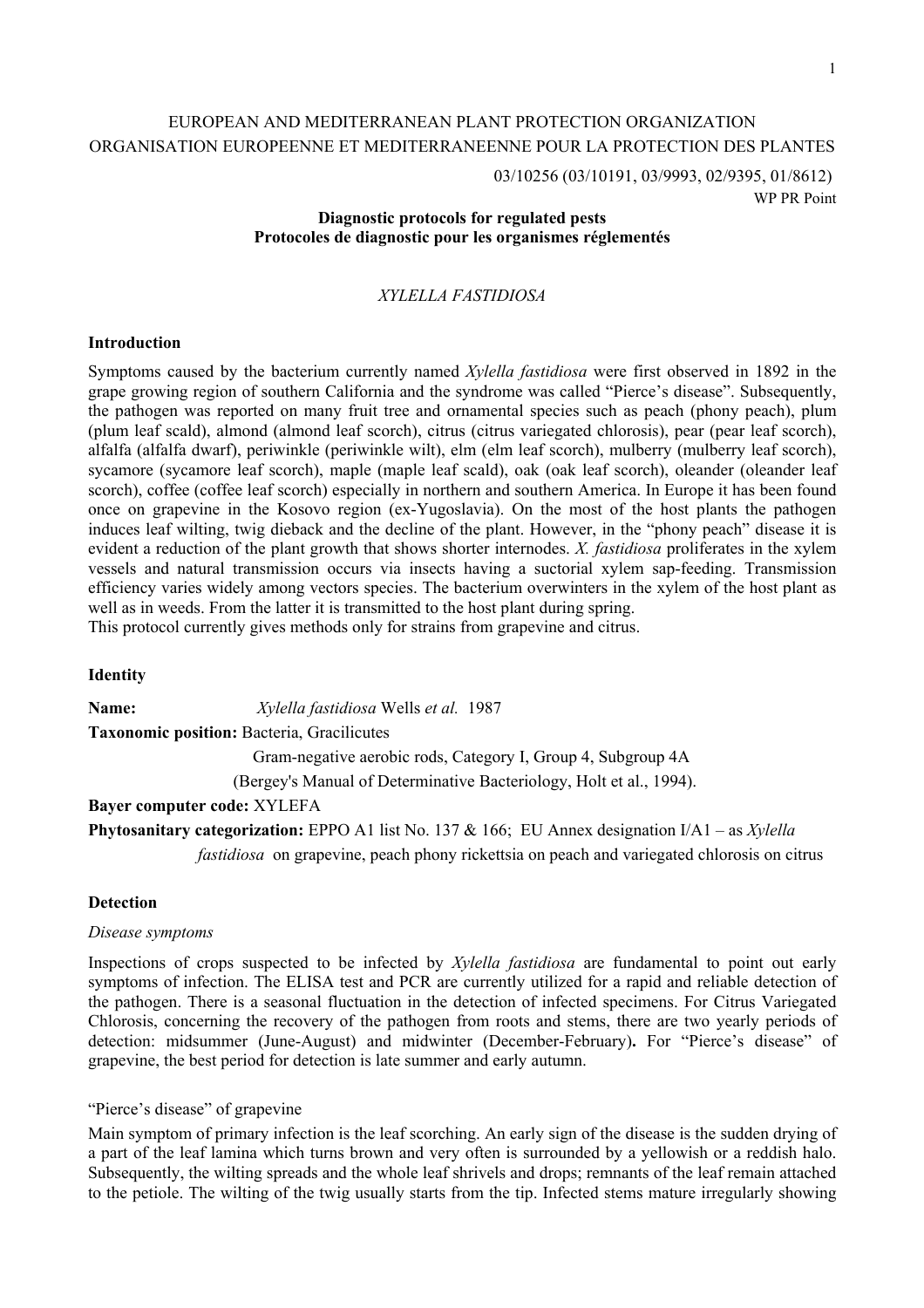patches of green tissues. Infected plants sprout after the healthy ones. Heavily infected plants may die in one or two years. Symptoms on one-year-old plants can be rarely pointed out and in winter a reduction of the population of the pathogen has been frequently recorded. Symptoms along the twigs can be confused with those incited by phytopathogenic fungi such as *Eutypa lata* and *Phomopsis viticola*.

## b) Citrus Variegated Chlorosis (CVC) of *Citrus* spp.

The disease is locally named "amarelinho" in Brasil and "pecosita" in Argentina. Symptoms are more evident on 3-6 years-old trees and mainly on sweet orange cultivars. Affected trees show the leaves with chlorotic yellow spots resembling zinc deficiency; the lower surface show brownish necrotic spots slightly raised. Fruits are much smaller than the normal and very firm. Blossom and fruit set occur at the same time on healthy and affected trees but fruits remain small and ripe earlier. The growth rate of affected trees is greatly reduced and twigs and branches may wilt but, usually, the plant do not die. The roots do not show any apparent symptoms.

## **Identification**

## **Isolation**

*Xylella fastidiosa* is difficult to isolate and grow in axenic culture. It does not grow on most common bacterial media.

## a) Grapevine

To isolate *X. fastidiosa* directly on the bacterial culture media, the procedure described for the preparation of plant extract for ELISA can be followed (see DAS-ELISA test). Isolation can be performed from leaf veins, petiole, small twigs or roots. In any case, it is critical to properly surface sterilize the sample and to dilute the plant extract in sample buffer. The xylem sap obtained either from the crushing of leaf vein, petiole or small twig or from extraction with vacuum infiltration of small twigs and roots can be streaked on to CS20, PD2, PD3 or B.CYE media (Appendix I). Alternatively, the twigs can be sliced tangentially with a sterile scalpel and the slices can be directly placed on the agar medium in Petri dishes. The plates have to be incubated at 28°C for 8-10 days. The plates are kept in plastic bags to prevent desiccation.

## *b) Citrus* spp.

Symptomatic leaves are surface-sterilized with 10% bleach for 5 min, followed by two rinses in sterile distilled water. Midribs and petioles are aseptically excised and placed on to sterile Petri dishes containing 1- 2 ml of PBS. Sections of 2-3 mm are obtained with a sterile scalpel. The sections are grinded and the sap is streaked on to PW or SPW medium. The plates are incubated at 28°C for 21 days. For isolation from roots and stem, after their surface-disinfection to be performed as described above, segments of 4-12 mm in diameter and 2-3 cm long are vacuum infiltrated with succinate-citrate-phosphate buffer (1.0 g/l disodium succinate, 1.0 g/l trisodiumcitrate, 1,5 g/l K<sub>2</sub>HPO<sub>4</sub>, 1.0 g/l K<sub>2</sub>HPO<sub>4</sub>, pH 7.0) as described for grapevine. Then, the vacuum extract (3-4 ml per sample) is centrifuged at 4.500 *g* for 15 min and resuspended in 0.8 ml of buffer. One drop (5 µl) is, subsequently, placed on to PW, SPW, CVC1 or CVC2 media (Appendix I). The plates are incubated at 27-30°Cand they are kept in plastic bags to prevent desiccation. The plates are observed for colony development at weekly intervals for a month with a binocular microscope.

## **Colonies morphology and microscopical observation**

#### a) Grapevine

After 10 days of incubation at 28°C on to PD2, PD3, CS20 or B.CYE media, *X. fastidiosa* yields colonies (Figure.1) of 0.5-2.0 mm in diameter, circular, with entire margins and convex elevation. Sometimes colonies are produced that are also circular with undulate margins with an umbonate or flat elevation.

## b) *Citrus* spp.

On SPW medium, isolated colonies are visible within 7 days after the streaking. After 21 days of incubation at 27°C, their diameter is 0.35 mm. On PW medium, appearance of colonies occurs after 10-14 days after the isolation. On CVC1 and CVC2 media, colony development occurs after 25-30 days from the isolation. Because of their elongated shape, the microscopic observation is very useful for detection. Under dark field microscopy the bacterium has a rod shaped appearance with the following dimensions:  $0.2$ -0.35  $\mu$ m x 1-4 µm. Under electron microscopy *X. fastidiosa* shows a characteristic rippled wall.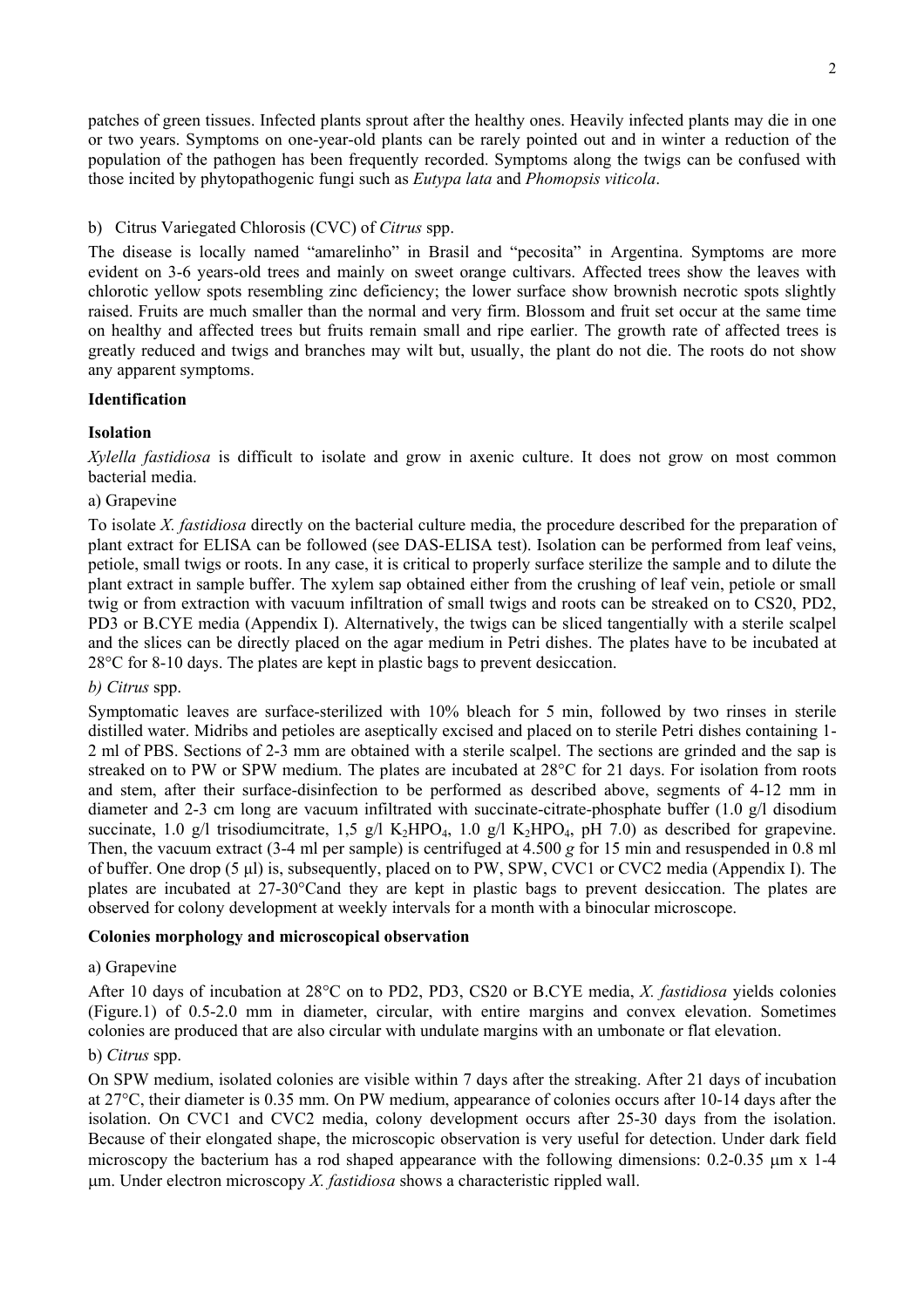#### **Pathogenicity test**

Inoculation techniques must deliver the inoculum directly into the xylem vessels.

a) Grapevine

For the pathogenicity tests use young grapevine plants grown in pots and colonies of the bacteria grown for 8-10 days on PD2, PD3, CS20 or B.CYE at 28-30°C. Before inoculation, plants are removed from the pots and roots are washed with water to remove soil particles. Suspensions of the bacteria to be tested should have a density of c.  $10^7$ - $10^8$  cfu.ml<sup>-1</sup> in PBS. Test plants are cut off 15 cm above the collar and the roots are trimmed and immediately immersed into the bacterial suspension. The stem is fitted to a Tygon tube connected to a vacuum and negative pressure is applied for 90 min. Control plants have to be treated in the same way except that PBS is used instead of the bacterial suspension. Then, the plants are repotted and observed for symptom development. Alternatively, only one root per plant is trimmed and connected with a Tygon tube to a 10-ml pipet containing 10 ml of the bacterial suspension. The plants are repotted with the pipet reservoir connected to the root. The inoculum should be absorbed in 3-4 days. Symptoms appear usually after 60-80 days from the inoculation. Initially, small necrotic spots appear along the major veins. Afterwards such spots enlarge and coalesce. Subsequently, scorch symptom are apparent along the edge of the leaf that can also wither. Reisolation has to be performed as described for the primary isolation.

#### b) *Citrus* spp.

For inoculation, a suspension of  $10^8$  to  $10^9$  CFU/ml in PBS is prepared from colonies grown on to PW or SPW at 28<sup>o</sup>C. Inoculation can be performed by following three techniques. A) 20 ul of the suspension are placed on the surface of the citrus stem. Then, the stem is pierced through the inoculum droplets with a syringe. Multiple inoculation sites on the same stem raise the possibility of successful inoculation. B) Alternatively, by means of a razor blade a flap of a citrus branch is raised by cutting tangentially upward. Then, the inoculum is applied to the sliced branch by placing 10.30 µ of the suspension underneath the flap of tissue. C) The flap of tissues is placed into a microcentrifuge tube containing 500  $\mu$  of the bacterial suspension for 2 h. Afterwards, the wound is wrapped with grafting tape. Their inoculations can be repeated after 2 months to increase the possibility of reproducing the disease.

Symptoms appear 10 months after the inoculation on leaves that show chlorotic spots. Re-isolation have to be carried out by following the procedure described for the primary isolation.

### **DAS-ELISA test**

Kits for the serological detection of *Xylella fastidiosa* are supplied by AGDIA Inc., Elkhart, IN, USA.

#### a) Grapevine

#### 1 - *Plant extract*

A critical step for successfully performing the ELISA test is the obtaining of the xylem sap where the pathogen survives. For recovering the bacterium from the leaf, 1.0 g of petiole or leaf vein is first surface sterilized in 0.5% of sodium hypochloride for 10 min and then rinsed in four changes of sterile distilled water and dried in a laminar flow cabinet. Subsequently, it is ground in a sterile mortar containing 5 ml of sample buffer (SB) (disodiumsuccinate 1.0 g/l; trisodium citrate 1.0 g/l; K<sub>2</sub>HPO<sub>4</sub> 1.5 g/l; KH<sub>2</sub>PO<sub>4</sub> 1.0 g/l; 0.02 M of sodiumascorbate; 5% of acid-washed insoluble polyvinylpyrrolidone; pH 7.0) or grape sample extraction buffer provided by Agdia (Tris (hydroxymethyl) aminomethane 60.5g/l; sodium chloride 8.0g/l; polyvinylpyrrolidone (PVP), MW 24-40 20.0g/l ; polyethylene glycol 10.0g/l ;sodium azide 0.2g/l ; tween-20 0.5g/l ; pH 8.2). In case of twig or root, they have to be cut into 1-2 cm sections, stripped of bark, surface sterilized for 5 min in 0.5% of sodium hypochloride with 3% of ethyl alcohol added. Then the pieces have to be rinsed in four changes of sterile distilled water and crushed in a sterile mortar containing 5 ml of SB. Alternatively, twigs or roots of grapevine have to be cut to 5-6 cm lengths, stripped of bark and surface sterilized as described above. Then, both ends of the twig or root have to be connected to two pieces of sterilized vacuum tube (e.g. Tygon®). One piece of tube is, in turn, connected, through a glass tube, to a vacuum flask that inside has a sterile microcentrifuge tube for collecting the liquid. The other end of the Tygon tube is filled with 15-20 ml of SB and then sealed with parafilm or a sterile plastic tip. A negative vacuum pressure is applied to the flask to allow the buffer to pass through the xylem tissue and to be collected in the microcentrifuge tube. The collected liquid is, then, centrifuged for 3 min at 12.000 *g* and the pellet resuspended in 0.6 ml of SB.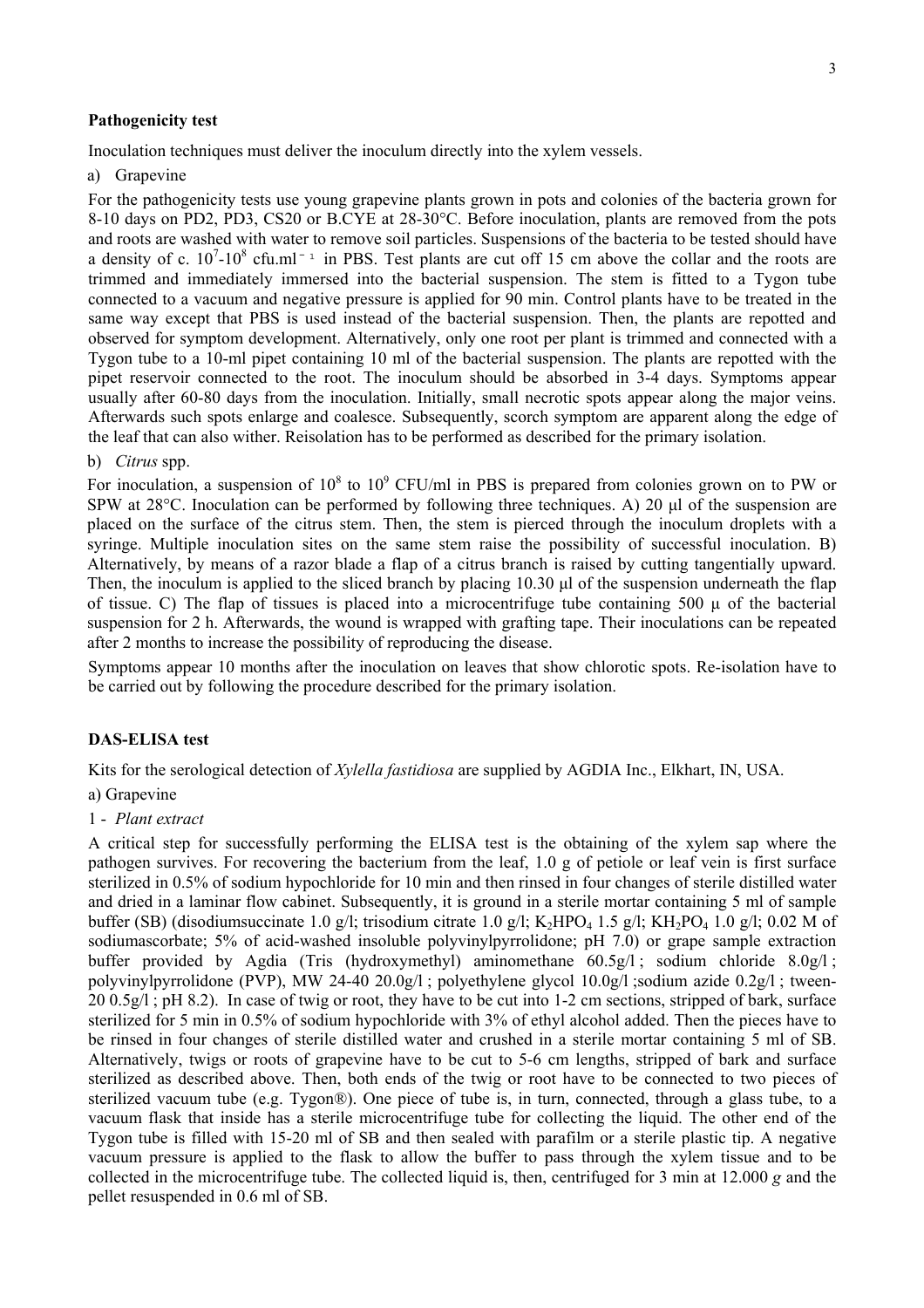### 2 - *Procedure*

Flat-bottom microtiter plates are coated with 0.2 ml of gamma globulin in coating buffer (Na<sub>2</sub>CO<sub>3</sub>: 1.59 g; NaHCO<sub>3</sub>: 2.93 g; NaNO<sub>3</sub>: 0.2 g, distilled water 1 liter; pH 9.6) in each well. The plates are incubated at 4°C overnight. Then, the plates are washed with PBS-Tween (NaCl: 8.0 g; KH<sub>2</sub>PO<sub>4</sub>: 0.2 g; Na<sub>2</sub>HPO<sub>4</sub>.12 H<sub>2</sub>O: 2,9 g; KCl: 0.2 g; NaNO<sub>3</sub> 0.2 g; distilled water 1 liter; pH 7.4). 0.2 ml of plant extract in SB are added to the wells and incubated overnight at 4°C. The plates are washed with PBS-Tween and 0.2 ml of alkaline phosphatase conjugated antibody in conjugated buffer (Polyvinylpyrrolidone: 20 g; Ovo albumin: 2 g; PBS-Tween 1 liter) are added. The plates are incubated at 37°C for 4 h. After washing with PBS-Tween, 0.2 ml of substrate solution (*p*-nitrophenyl phosphate: 1mg/ml) in substrate buffer (diethanolamine: 98 ml; NaN<sub>3</sub> 0.2 g; distilled water 1 liter). The plates are incubated in the dark, at room temperature for 30-60 min. The reaction is terminated by adding 50 µl of 3M NaOH per well. Plates are read at 405-410 nm in a microplate auto reader. A suspension of 10<sup>5</sup> colony forming units/ml of a *Xylella fastidiosa* type-strain in SB has to be used as positive control, whereas SB only is used as negative control. A mean absorbance greater than the mean of the negative control wells plus four times the standard deviation indicates out a positive reaction.

#### b) *Citrus* spp.

### 1 - *Plant extract*

Leaves are taken from symptomatic trees. The leaf midribs and the petioles are aseptically excised. Subsequently, they are surface-disinfected for 5 min with 10% bleach and, then, rinsed two times with sterile distilled water. Midribs and petiole are homogenized or grinded in sterile mortars (1 g of midribs or petiole in 3 ml of Phosphate Buffer Saline (PBS, 0.01 M KPO<sub>4</sub>, 0.15 M NaCl, 0.02% sodium azide) plus 2% polyvinylpyrrolidone. 0.2 ml of the plant extract are added to the wells in the ELISA microplate.

### 2 - *Procedure*

Similar to that of the grapevine test.

### **Polymerase Chain Reaction (PCR)**

a) Grapevine

#### 1 - *DNA extraction*

A sample of 1.0 g of leaf veins of the plant is ground to powder in liquid nitrogen and transferred directly into 10 ml of 65°C preheated extraction buffer (100 mM Tris-HCl, 20 mM EDTA, 500 mM NaCl, 1,25 % sodium-dodecylsulphate, pH 8.0) containing 0.1 g of polyvinylpyrrolidone. After mixing the sample is incubated at 65°C in a water bath for 20 min. Then, 4 ml of 5M potassium acetate are added and placed in ice for at least 20 min. Subsequently, the mixture is centrifuged at 12.000 *g* for 10 min at 4°C. To the supernatant 1 ml of 5% hexadecyltrimethylammonium bromide (CTAB) and 10 ml of chloroform are added. The mixture is then centrifuged at 12.000 *g* for 10 min at 4°C and 2/3 volume of isopropanol is added to precipitate DNA (Berisha *et al*., 1998).

#### 2 - *Primers*

Primers RST31 and RST33 which generate a PCR product of 733 base pairs are used for detection of *X. fastidiosa* (Minsavage *et al*., 1994). RST31: 5'-GCGTTAATTTTCGAAGTGATTCGATTGC-3'; RST33: 5'-CACCATTCGTATCCCGGTG-3'.

## 3 - *PCR amplification*

Individual PCR samples (50  $\mu$ I) contain 1X amplification buffer, 100  $\mu$ M of each dNTP, 50  $\mu$ M of each primer, 1,25 U of *Taq* DNA polymerase, 4 µl of plant sample extract (see ELISA test for extraction protocol) or 100 ng of purified *X. fastidiosa* genomic DNA in 4 µl of TAE buffer (40mM Tris acetate, 1mM EDTA, pH 8.0) for positive control. Each reaction is covered with 50 µl of mineral oil before running of the PCR reactions. Sterile 500-µl microcentrifuge tubes are used. PCR is carried out with an initial denaturation at 95°C for 1 min followed by 40 cycles of denaturation step at 95°C for 30 sec, primer annealing at 55°C for 30 sec, and DNA extension at 72°C for 45 sec. A final cycle consists of the denaturation and annealing step followed by an extension cycle at 72 °C for 5 min before cooling at 4°C. After the amplification, the products (15 µl) have to be analyzed by electrophoresis in a 1 % agarose gel in TAE buffer. The gel has to run at 5 V/cm for 1,5 h and then stained with ethidium bromide (10 mg/ml) for 20-30 min. PCR products can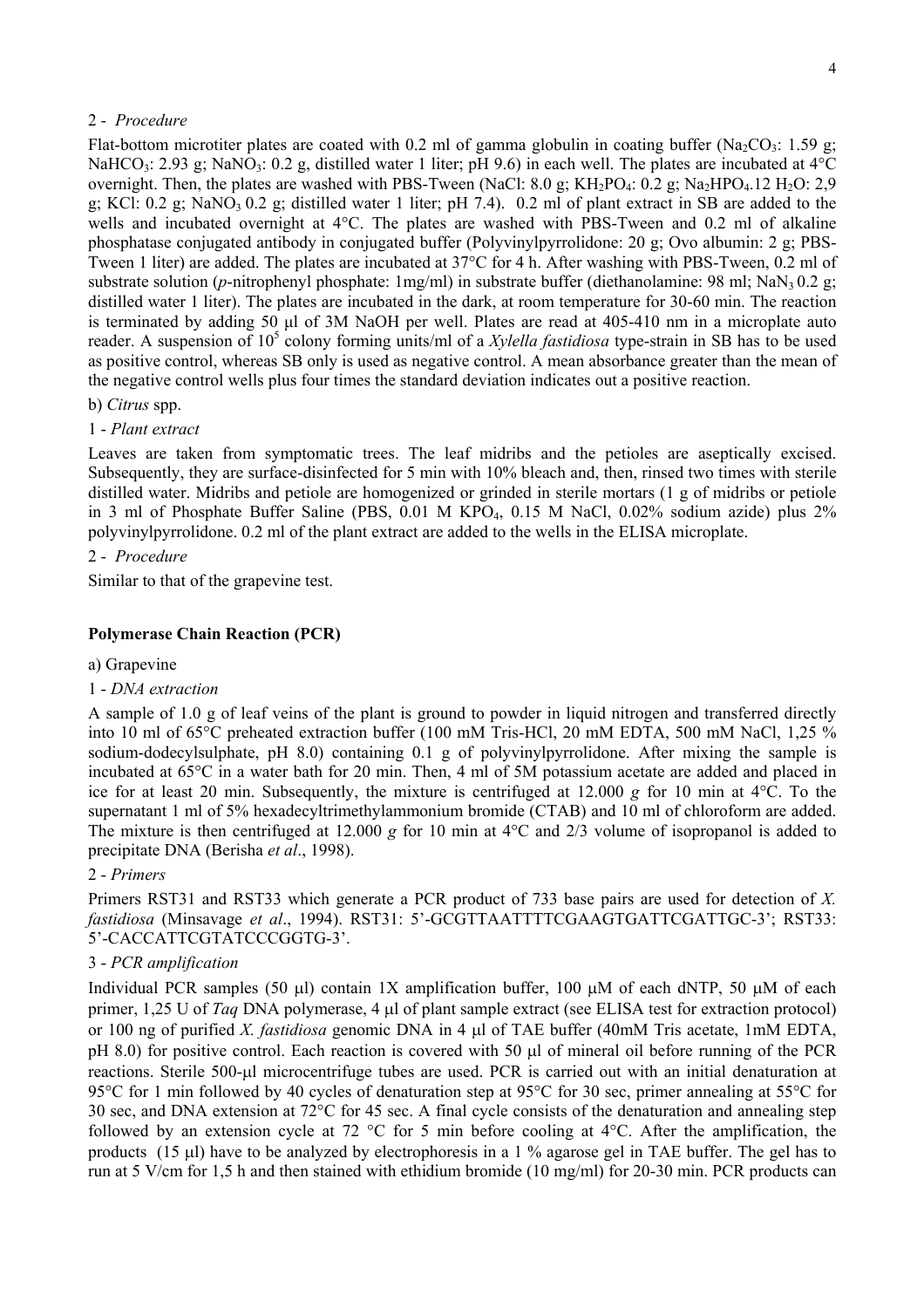be photographed. A PCR product of 733 bp indicates the presence of a *X. fastidiosa* DNA fragment in the sample.

## b) *Citrus* spp.

### 1 - *DNA extraction*

The technique described for the obtaining of the plant extract to be used in the DAS-ELISA test can be followed also for the PCR. Plant extract from twigs, are obtained by vacuum-extraction as described for grapevine.

## 2 - *Primers*

Primers CVC-1 and 272-2-int that generate a PCR product of 500 base pairs are used for the detection of *X. fastidiosa* in this case. DNA fragment are used (Pooler and Hartung, 1995): CVC-1:5'- AGATGAAAACAATCATGCAAA-3'; 272-1-int: 5'-GCCGCTTCGGAGAGCATTCCT-3'.

Primers 272-1-int and 272-2-int that generate a PCR product of 600 bp may also be used for citrus as well as for grapevine.

## 3 - *PCR amplification*

Individual PCR samples (25 µl) containing: PCR buffer (20 mM NaCl, 50 mM Tris pH 9.0 1% Triton X-100, 0.1% gelatin, 3mM MgCl<sub>2</sub>), 200 µl dNTP, 0.4 µM primer, 1.0 unit of *Taq* DNA polymerase, 1-5 µl of plant sample extract or 5 x  $10^3$  cfu/ml of *X. fastidiosa* (CVC strain) cells as positive control. PCR is carried out with an initial lysis of bacteria at 94°C for 4 min, followed by an amplification profile of 94°C for 1 min, primer annealing at 62°C for 1 min, a DNA extension at 72°C for 1 min for 30 cycles, followed by a final extension at 72°C for 10 min. PCR products are analyzed by agarose gel electrophoresis and visualized with ethidium bromide.

## **Membrane Entrapment Immunofluorescence of plant extracts (MEIF)**

This technique, developed for *Xanthomonas axonopodis* pv. *citri* (Brlansky *et al*., 1990), proved useful also for the preliminary detection of CVC (Hartung *et al*., 1994). It is not conclusive for the completion of the diagnostic process.

The plant extract is prepared as described for the ELISA test. Subsequently, it is centrifuged for 5 min at 1.000 *g* and the supernatant is transferred to a sterile syringe and pushed to a multiple holder adapter containing a 5.0 µm membrane for trapping plant cellular debris plus a 0.2 µm polycarbonate membrane for trapping bacterial cells. After having pushed the extract, the 0.2 µm membrane is removed and incubated for 1 h in *X. fastidiosa*-specific immunoglobulin in Tris-Bovine Serum Albumin-Gelatin Buffer (20 mM Tris, 0.9% NaCl, pH 8,2 plus 0.1% Bovine Serum Albumin and 1% gelatin). Then, the membrane is washed with PBS containing 2% polyvinylpyrrolidone (PVP-40) and incubated for 1 h in tetramethyl-rhodamine isothiocyanate (TRITC)-labeled goat anti-rabbit IgG. After a brief washing with PBS, the membrane is mounted in a epifluorescence microscope for the observation. Cells of *X. fastidiosa* appear as fluorescent rods.

## **Dot Immunoblotting Assay (DIBA)**

This technique (Lee *et al*., 1992) is useful for the preliminary detction of CVC. It is not conclusive for the completion of the diagnostic process.

The plant extract is prepared as described for the ELISA test. Subsequently, it is centrifuged for 5 min at 1.000 *g*. An aliquot of 2.0 µl of the supernatant is spotted on to a nitrocellulose membrane and allowed to dry. Then, it is blocked for 1 h in buffer (10.0 mM Tris, 0.15 M NaCl, 0.1% Tween 20, pH 8.0) (PBS-Tween) containing 1% of Bovin Serum Albumin and 2.0% Triton X-100. After rinsing with PBS-Tween, the membrane is incubated overnight in IgG (1 µg/ml) specific for *X. fastidiosa* in conjugate buffer (PBS added with 2% PVP-40 and 0.5% Bovin Serum Albumin). The membrane is rinsed with PBS-Tween and, then, incubated for 2-4 h in goat anti-rabbit IgG with alkaline phosphatase in the conjugate buffer. The membrane is rinsed with PBS-Tween, whereafter substrate (5-bromo-4-chloro-3-indolylphosphate and nitroblue tetrazolium) BCIP-NBT is added. A purple blue coloration of the membrane indicates the presence of the pathogen in the sample.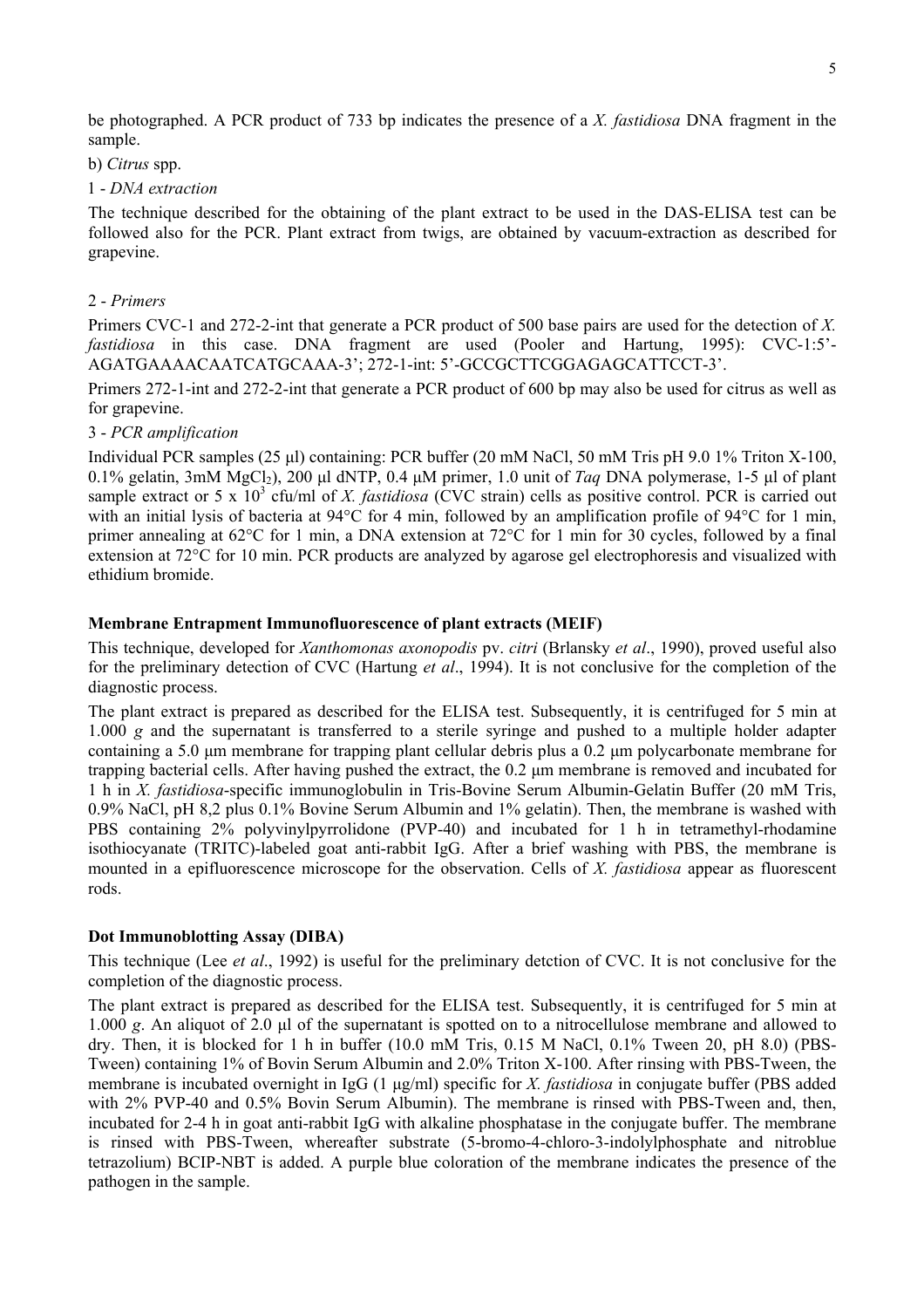#### *Reference strains*

CVC strains are not maintained in ATCC. Single researchers have their own strains. Pierce's disease ATCC 35877, 35879 Plum leaf scald ATCC 35871, 33490 Almond leaf scorch ATCC 35870 Mulberry leaf scorch ATCC 35868 Phony peach ATCC 33489 Elm leaf scorch ATCC 35873

### **Requirements for a positive diagnosis**

- Disease symptoms, morphological and pathogenic characteristics of the pathogen should be in accordance with the descriptions.
- The detection techniques must yield a clear cut positive result.
- A reference strain of the pathogen must be included as a positive control.

### **Report on the diagnosis**

The procedures for detection and identification described in this protocol should have been followed:

- $\blacksquare$  Information about the origin of the infected material
- Description of disease symptoms
- Description of the importance of the problem
- Description of the isolation and detection techniques
- Fulfillment of Koch's postulate
- Comments on the certainty or doubts about the identification

### **Acknowledgements / Remerciements**

This protocol was originally drafted by: / Ce protocole a été initialement préparé par:

Marco Scortichini

Istituto Sperimentale per la Frutticoltura, 52 Via di Fioranello, I-00040 Ciampinoaeroporto, Roma (IT)

## **References / Références**

Berisha B, Chen YD, Zhang GY, Xu BY, Chen TA (1998) Isolation of Pierce's disease bacteria from grapevines in Europe. *European Journal of Plant Pathology* **104**, 427-433.

Brlanski RH, Lee RF, Civerolo EL (1990). Detection of *Xanthomonas campestris* pv. *citrumelo* and *X. citri* from Citrus using membrane entrapment immunofluorescence. *Plant Disease* **74,** 863-868.

Chang CJ, Walker JT (1988) Bacterial leaf scorch of northern red oak: isolation, cultivation, and pathogenicity of xylem limited bacterium. *Plant Disease* **72**, 730-733.

Chang CJ, Garnier M, Zreik L, Rossetti V & Bovè JM (1993) Culture and serological detection of the xylemlimited bacterium causing citrus variegated chlorosis and its identification as a strain of *Xylella fastidiosa*. *Current Microbiology* **27**, 137-142.

Davis MJ, Purcell AH, Thompson SV (1980) Isolation media for the Pierce's disease bacterium. *Phytopathology* **70**, 425-429.

Davis MJ, Raju BC, Brlansky RH, Lee RF, Timmer LW, Norris RC & Mc Coy RE (1983) Periwinkle wilt bacterium: axenic culture, pathogenicity and relationship to other gram-negative, xylem-inhabiting bacteria. *Phytopathology* **73**, 1510-1515.

Hartung JS, Beretta J, Berlansky RH, Spisso J & Lee RF (1994) Citrus variegated chlorosis bacterium: axenic culture, pathogenicity and serological relationships with other strains of *Xylella fastidiosa*. *Phytopathology* **84**, 591-597.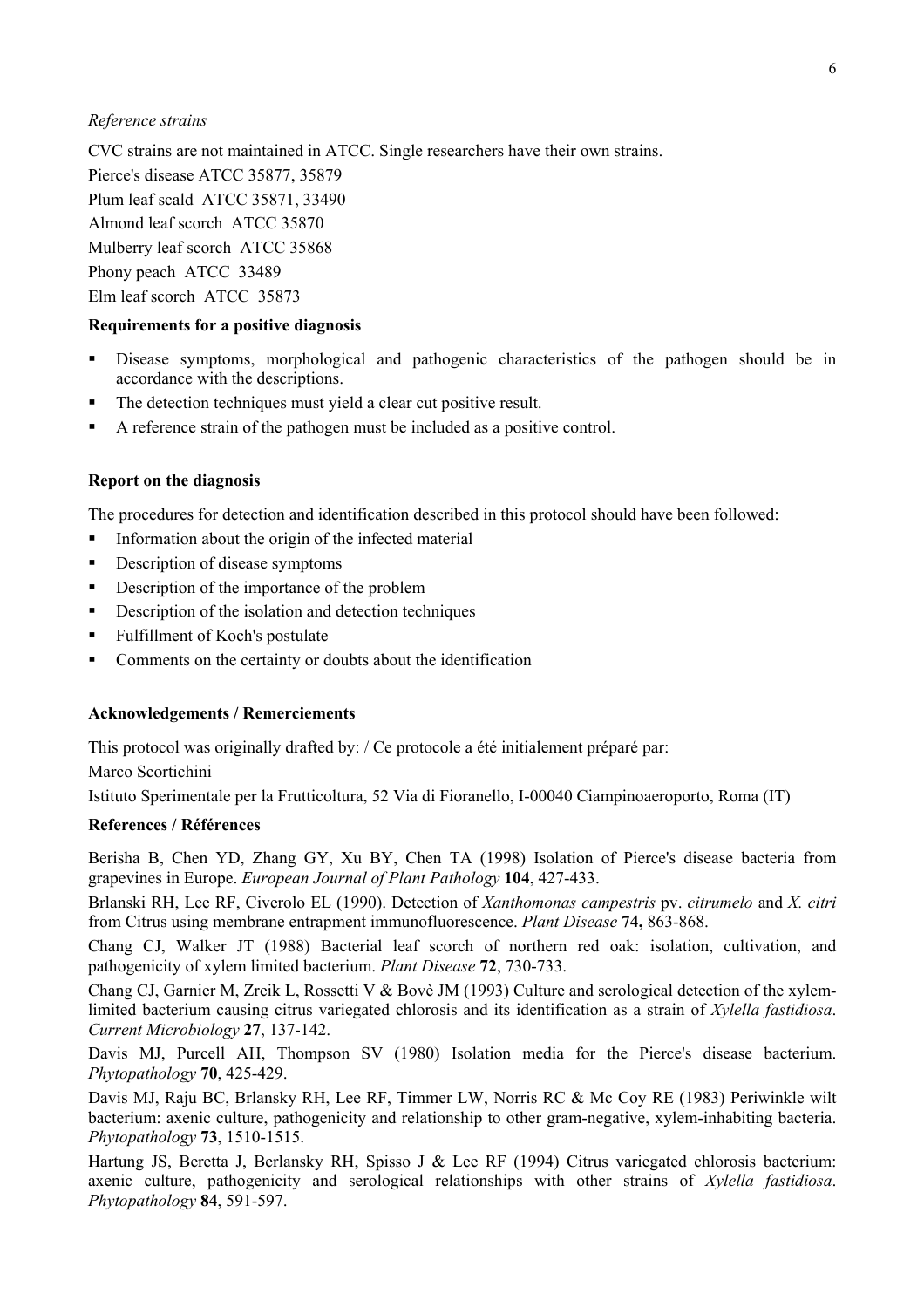Hopkins DL (1989) *Xylella fastidiosa*: xylem-limited bacterial pathogen of plants. Annual Review of *Phytopathology* **27**, 271-290.

Hopkins DL, Bistline FW, Russo LW % Thompson CM (1991) Seasonal fluctuation in the occurrence of *Xylella fastidiosa* in root and stem extracts from citrus with blight. *Plant Disease* **75**, 145-147.

Lee RF, Beretta MJG, Derrick KS & Hooker MF (1992) Development of a serological assay for citrus variegated chlorosis-a new disease of citrus in Brasil. Proceedings Florida State Horticultural Society 105, 32-34.

Minsavage GV, Thompson CM, Hopkins DL, Leite RMVBC & Stall RE (1994) Development of a polymerase chain reaction protocol for detection of *Xylella fastidiosa* in plant tissue. Phytopathology **84**, 456-461.

Nomè SF, Raju BC, Goheen AC, Nyland G & Docampo D (1980) Enzyme-linked immunosorbent assay for Pierce's disease bacteria in plant tissues. Phytopathology **70**, 746-749.

Pooler MR, Hartung JS (1995) Specific PCR detection and identification of *Xylella fastidiosa* strains causing citrus variegated chlorosis. *Current Microbiology* **31**, 377-381.

Wells JM, Raju BC, Nyland G & Lowe SK. (1981) Medium for isolation and growth of bacteria associated with plum leaf scald and phony peach diseases. *Applied Enviromental Microbiol.*ogy **42**: 357-363.

Wells JM, Raju BC & Nyland G (1983) Isolation, culture and pathogenicity of the bacterium causing phony disease of peach. *Phytopathology* **73**, 859-862.

Wells JM, Raju BC, Hung H-Y, Weisburg WG, Mandelco-Paul L & Brenner DJ (1987) *Xylella fastidiosa* gen. Nov., sp. nov.: Gram-negative, xylem-limited, fastidious plant bacteria related to *Xanthomonas* spp. *International Journal of Systematic Bacteriology* **37**, 136-143.

Figure 1 – Colonies of *Xylellla fastidiosa* from grapevine (x 4) on to CS 20 medium, after 10 days of incubation at 30°C. (Photo: C.J. Chang, University of Georgia, Griffin, USA).

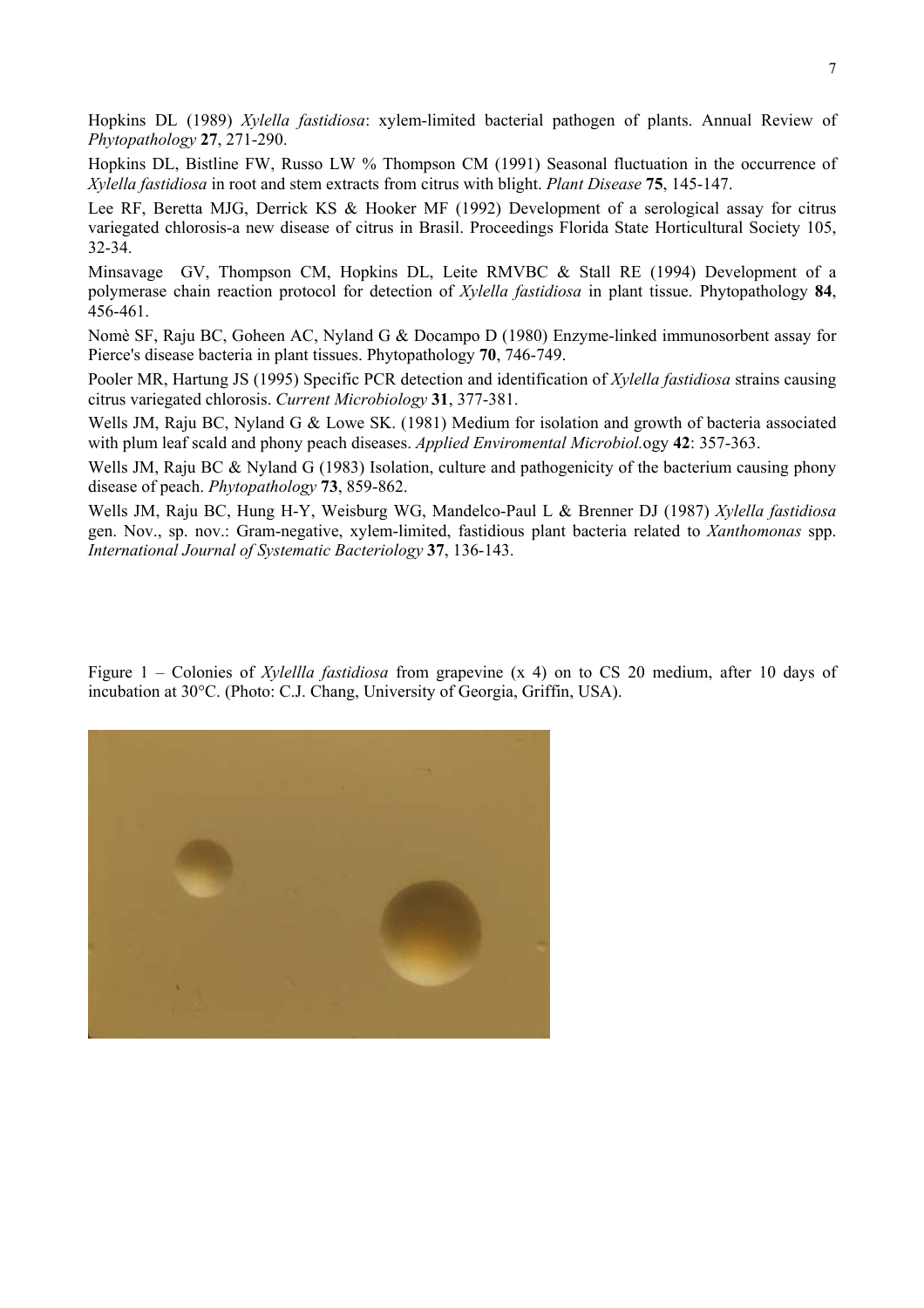### **Appendix I** - Bacterial culture media

The following media are currently used for the primary isolation of *X. fastidiosa* from plant tissues. It is important to remind that all of the ingredients have to be dissolved in the order given. It is recommended to use more than one single medium for the primary isolation.

1- PD2 (Davis *et al*., 1980)(For the isolation of *X. fastidiosa* from several host plants including grapevine)

| Deionized distilled water                                                            | 1.01              |           |
|--------------------------------------------------------------------------------------|-------------------|-----------|
| Soy peptone                                                                          | 2.0 g             |           |
| Bacto tryptone                                                                       | 4.0 g             |           |
| Disodium succinate                                                                   | 1.0 <sub>g</sub>  |           |
| Trisodium citrate                                                                    | 1.0 <sub>g</sub>  |           |
| $K_2HPO_4$                                                                           | 1,5g              |           |
| $KH_2PO_4$                                                                           | 1.0 <sub>g</sub>  |           |
| Hemin chloride stock solution $(0.1\% \text{ in } 0.05 \text{ N NaOH})$<br>$10.0$ ml |                   |           |
| Bacto agar                                                                           | 15.0 <sub>g</sub> |           |
| $MgSO4$ .7 $H20$                                                                     | 1.0 <sub>g</sub>  |           |
| Bovine serum albumin fraction V $(20\% \text{ w/v})$                                 |                   | $10.0$ ml |
| pH 6.9                                                                               |                   |           |

Autoclave at 121°C for 15 min.

Bovine serum albumin is filter sterilized and added to the rest of the medium at 50°C.

### 2 - PD3 (Davis *et al*., 1980)

It is the same as PD2 but bovine serum albumin is replaced with soluble potato starch (2 g/l). So, all of the ingredients can be directly sterilized in autoclave.

3 - CS20 (Chang and Walker, 1988)(For the isolation of *X. fastidiosa* from several host plants including grapevine)

| Deionized distilled water: 1100 ml                                                |                  |        |
|-----------------------------------------------------------------------------------|------------------|--------|
| Soy peptone                                                                       | 2.0 g            |        |
| Bacto tryptone                                                                    | 2.0 g            |        |
| Hemin chloride stock solution $(0.1\% \text{ in } 0.05 \text{ N NaOH})$ , 15.0 ml |                  |        |
| $(NH_4)_2HPO_4$                                                                   | 0.8 g            |        |
| $KH_2PO_4$                                                                        | 1.0 <sub>g</sub> |        |
| MgSO <sub>4</sub> .7H <sub>2</sub> O                                              | 0.4 g            |        |
| Phenol red stock solution $(0.2\%)$                                               |                  | 5.0 ml |
| L-glutamine                                                                       | 6.0 g            |        |
| Dextrose                                                                          | 1.0 <sub>g</sub> |        |
| L-histidine-HCl                                                                   | 1.0 <sub>g</sub> |        |
| Potato starch soluble                                                             | 2.0 g            |        |
| Bacto agar                                                                        | 12.0 g           |        |
| pH 6.6                                                                            |                  |        |
| Autoclave at 121°C for 15 min.                                                    |                  |        |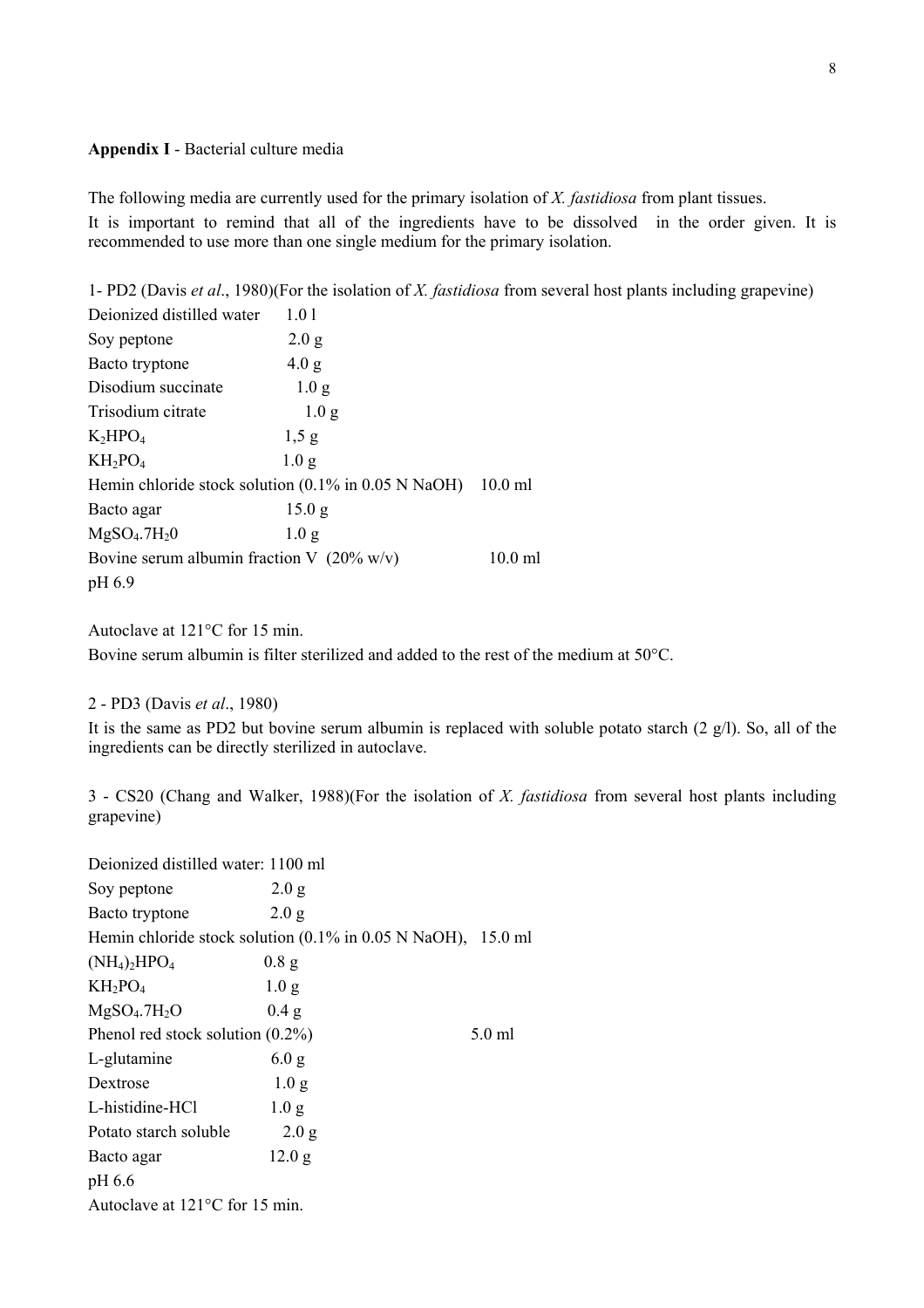To prepare Hemin chloride 0.1%, dissolve 1.2 g of NaOH in 600 ml of distilled water and add 0.6 g of HeminCl and dissolve. Keep in a dark container.

To prepare Phenol red 0.2%, dissolve 0.6 g of phenol red in 30 drops of 20% NaOH and bring the volume up to 300 ml with distilled water. Store in the refrigerator.

| 4- B.CYE (Wells <i>et al</i> , 1981)             |                   |
|--------------------------------------------------|-------------------|
| Deionized distilled water                        | 1.01              |
| Yeast extract                                    | 10.0 <sub>g</sub> |
| Activated charcoal                               | 2.0 g             |
| L-cysteine HCl.H20                               | $0.4$ g           |
| Ferric pyrophosphate(soluble)                    | $0.25$ g          |
| ACES (N-2-acetamido-2-aminoéthane sulfonic acid) | 10.0 g            |
| Bacto agar                                       | 17.0 g            |

L-cysteine HCl and Ferric pyrophosphate are dissolved, filter sterilized (0.2 µm filter), and added to the autoclaved basal media, pH 6,9

5 - PW (For isolation of *X. fastidiosa* from several host plants including *Citrus* spp.)(Davis *et al*., 1983)

| Deionized distilled water                                | 1.01             |
|----------------------------------------------------------|------------------|
| Soytone                                                  | 4.0 g            |
| <b>Bacto Tryptone</b>                                    | 1.0 <sub>g</sub> |
| Hemin chloride stock solution $(0.1\%$ in 0.05N of NaOH) | $10.0$ ml        |
| MgSO <sub>4</sub> .7H <sub>2</sub> O                     | 0.4 g            |
| $K_2HPO_4$                                               | 1,2g             |
| Phenol red stock solution $(0.2\%)$                      | $10.0$ ml        |
| L-glutamine                                              | 4.0 g            |
| Bovine Serum Albumin fraction V (20% w/v)                | 30.0 ml          |
| Bacto agar                                               | 12.0 g           |
| pH                                                       | 6,6              |
|                                                          |                  |

Bovin Serum Albumin is filter sterilized and added to the rest of the medium at 50°C.

6 - SPW (For stimulating the growth of *X. fastidiosa* to be isolated from sweet orange) (Hartung *et al.,* 1994). It is the same as PW supplemented with:

| Malt extract        | 5.0 g             |
|---------------------|-------------------|
| Sucrose             | 10.0 <sub>g</sub> |
| Myo-inositol        | $0.1$ g           |
| Thiamine chloride   | $0.01$ g          |
| Pyridoxine chloride | $0.01$ g          |
| Nicotinic acid      | $0.005$ g         |
| Glycine             | $0.002$ g         |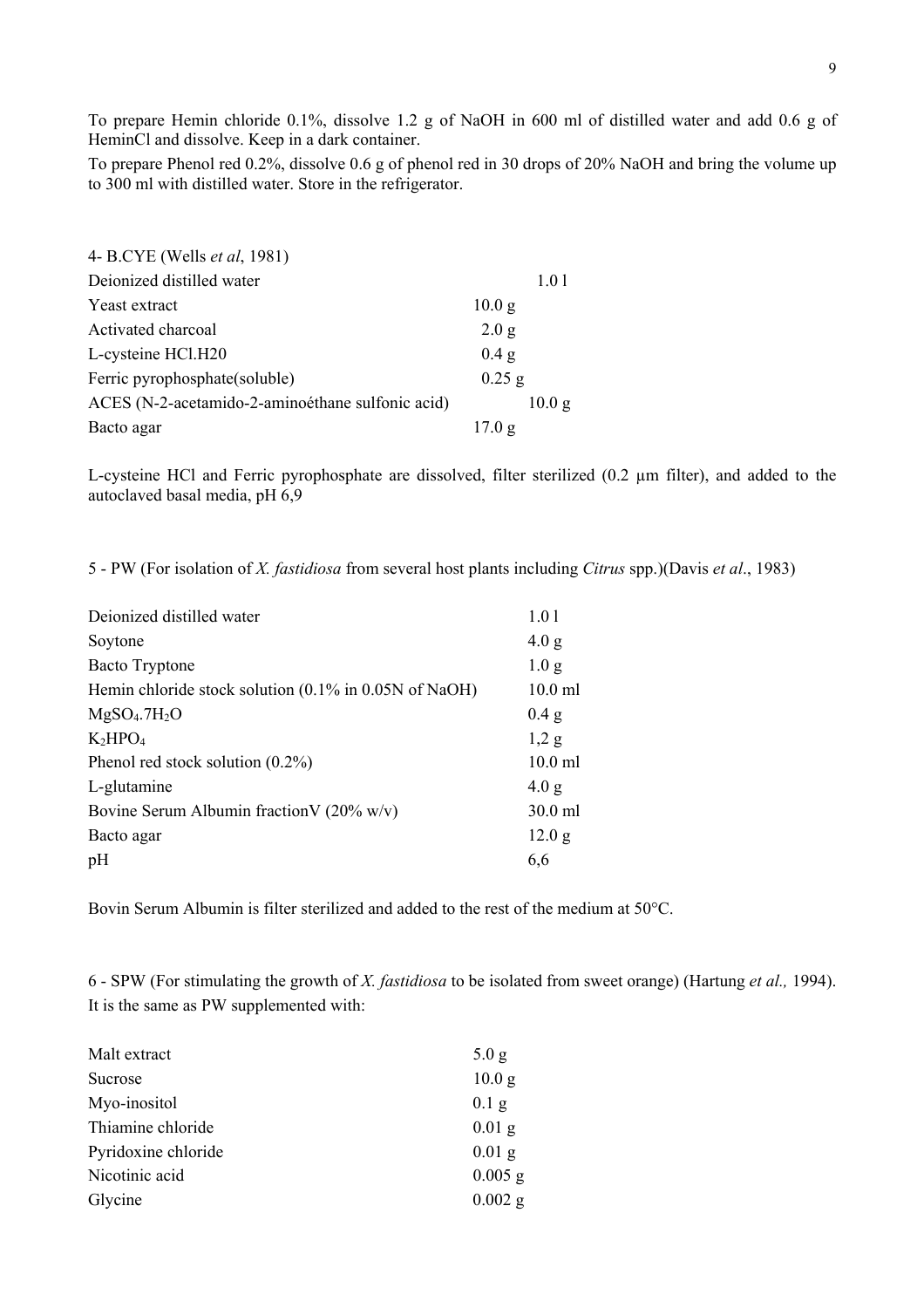| 7 - CVC1 (it has been developed for the isolation of X. fastidiosa from Citrus spp.) (Chang et al., 1993) |                  |
|-----------------------------------------------------------------------------------------------------------|------------------|
| Deionized water                                                                                           | 970 ml           |
| Bacto-peptone                                                                                             | 4.0 g            |
| Tryptone                                                                                                  | 1.0              |
| $K_2HPO_4$                                                                                                | $1,2$ g          |
| $KH_2PO_4$                                                                                                | 1.0 <sub>g</sub> |
| MgSO <sub>4</sub> .7H <sub>2</sub> O                                                                      | 0.4 g            |
| Phenol red stock solution $(0.2\%)$                                                                       | $10.0$ ml        |
| Agar                                                                                                      | 12.0 g           |

After autoclaving the following filter-sterilized compounds are added : Glutamine stock solution (8%) 50 ml Bovine serum albumin stock solution Frac V (10%) 60 ml  $pH$  6.5

8 - CVC2 (Chang *et al*., 1993)

It is the same as CVC1 plus 10.0 ml of hemin chloride stock solution (0.1%) to be added before autoclaving.